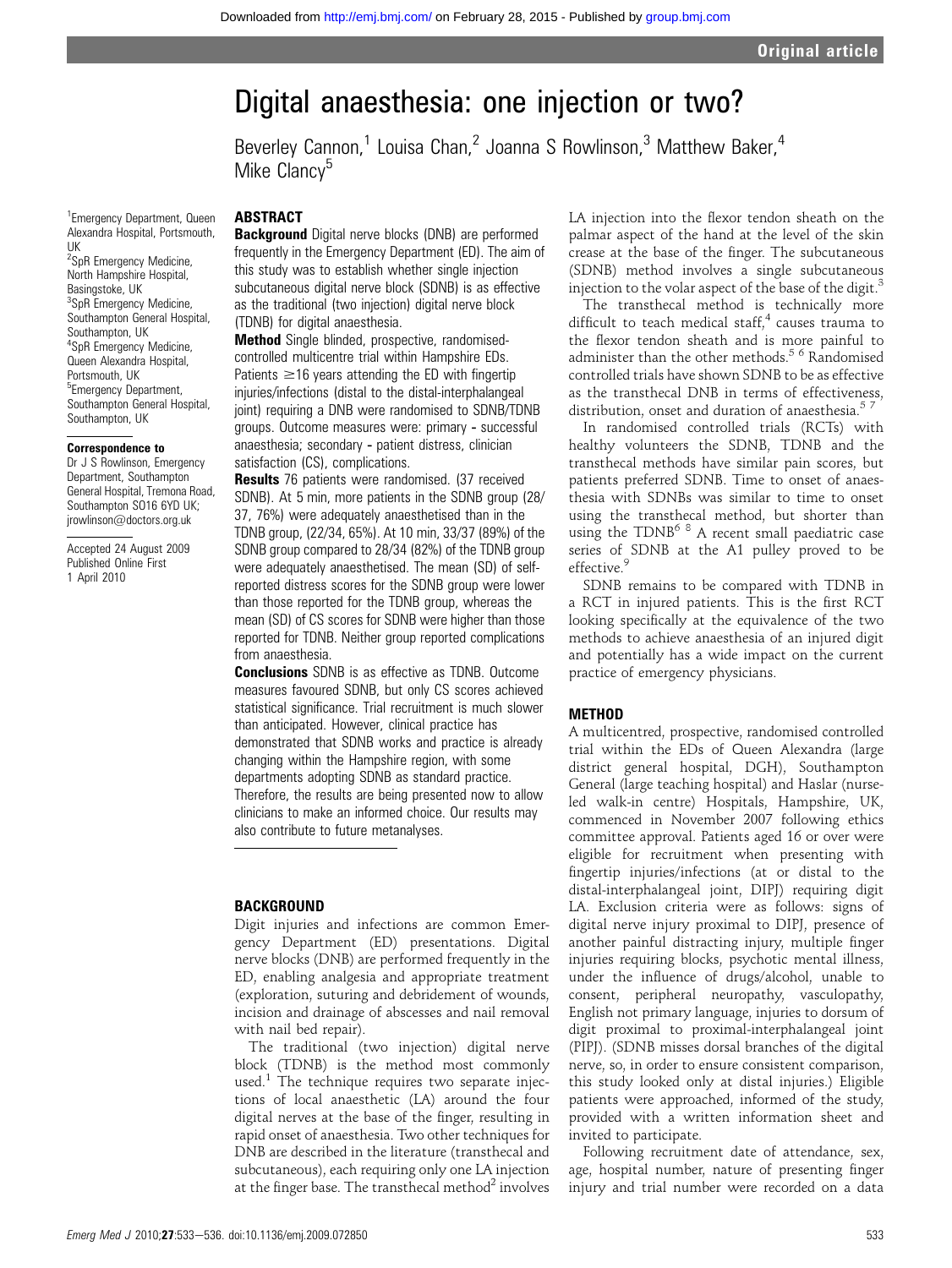## Original article

capture sheet. Patients were randomly allocated to intervention groups using a computer-generated randomisation list in permutated blocks and stratified by centre. Block randomisation occurred for all sites to ensure equal proportions of the two techniques. Opaque envelopes containing treatment allocations (TDNB or SDNB) were numbered sequentially and sealed.

Two clinicians, working independently, completed the care of a trial patient. A primary clinician confirmed the patient's eligibility for the trial and obtained written consent. An independent second clinician, without the primary clinician's knowledge, opened the randomisation envelope and performed the designated DNB with  $2-3$  millilitres of warmed 0.5% bupivacaine (used as an alternative to lignocaine given current evidence),  $^{10}$  and covered all potential injection site(s) with gauze. The primary clinician returned at 5 min (unaware of the type of DNB performed) and assessed whether a pinprick at the fingertip with a 25 g needle was painful. If the patient reported no pain, the clinician commenced treatment. If the patient reported pain, it was reassessed again after a further 5 min. If pinprick was still painful at 10 min, the patient was classified as having an'unsuccessful block' and alternative interventions were undertaken at the discretion of the clinician and recorded. Patient observational distress scores  $(1-10, \text{ with } 1 = \text{low dig} \times \text{score})$  and clinician satisfaction (CS) with technique scores (1–10 with 1 = low satisfaction with the technique performed) were also recorded.11 12 The data collection sheet included the clinician's names so that technical problems could be identified and explained.

Double blinding was unattainable. It is impossible to blind patients to their injection(s). It was emphasised to the patient in their written information sheet, and again following injection not to disclose the nature of their DNB. During training the importance of covering the injection sites with gauze with no visible blood spot(s) was emphasised. The TDNB group acted as control patients, as this is current standard practice.

ED consultants, middle grades, nurse practitioners and Senior, Senior House Officers were involved in patient recruitment and performing the allocated DNBs. All had received training in the study protocol, the SDNB and TDNB techniques and their DNB techniques were witnessed and signed-off as competent by an author. The training package consisted of a Powerpoint (Microsoft) presentation followed by direct observation in the performance of techniques in up to three cases for each technique prior to sign-off. Figure 1 illustrates the SDNB technique.

On discharge, patients were encouraged to telephone, re-present or return their freepost 'problem card' should they have concerns. Each patient's GP was informed via letter of his/her enrolment and asked to encourage the patient to complete the problem card or contact the ED should he/she consult with a problem.

## Sample size calculation

Previous studies have shown the TDNB to be successful in 95% cases. Assuming a reduction in the success rate of, at most, 5% would be accepted by most clinicians as indicating non-inferiority, then approximately 250 patients in each group are required to achieve a power of 80% (assuming a 5% one tailed significance level).

The success of anaesthesia (absence of painful sensation to a pinprick at the fingertip) at 5 and 10 min was the primary outcome measure, with secondary outcomes of self-reported patient distress score during the injection(s) and operator satisfaction with the technique.

## RESULTS

This analysis was undertaken after the recruitment of only 76 patients rather than the intended 500 for the following reasons:

- 1. Although a pilot study suggested achievable recruitment of 10 patients per week, recruitment rates were slow. This was despite maximum effort and means that full recruitment was projected to take 5 years. Sustainability of the trial over this period and justification of future medical staff resources would be difficult.
- 2. Anecdotal feedback from clinicians that the SDNB was effective had led many to adopt this technique as their normal practice, adding to recruitment difficulties.

Figure 1 Single injection subcutaneous digital nerve block technique. (A) Landmark. Identify the proximal skin crease on the volar aspect of the injured finger. (B) After cleaning the skin, use one hand to gently pinch the soft tissues of the finger just distal to the skin crease. (C) Insert the needle (25G) just beneath the skin at the midpoint of the skin crease. Inject  $2-3$  millilitres of warmed 0.5% bupivacaine into the soft tissues. (D) Massage the anaesthetic into the soft tissues.

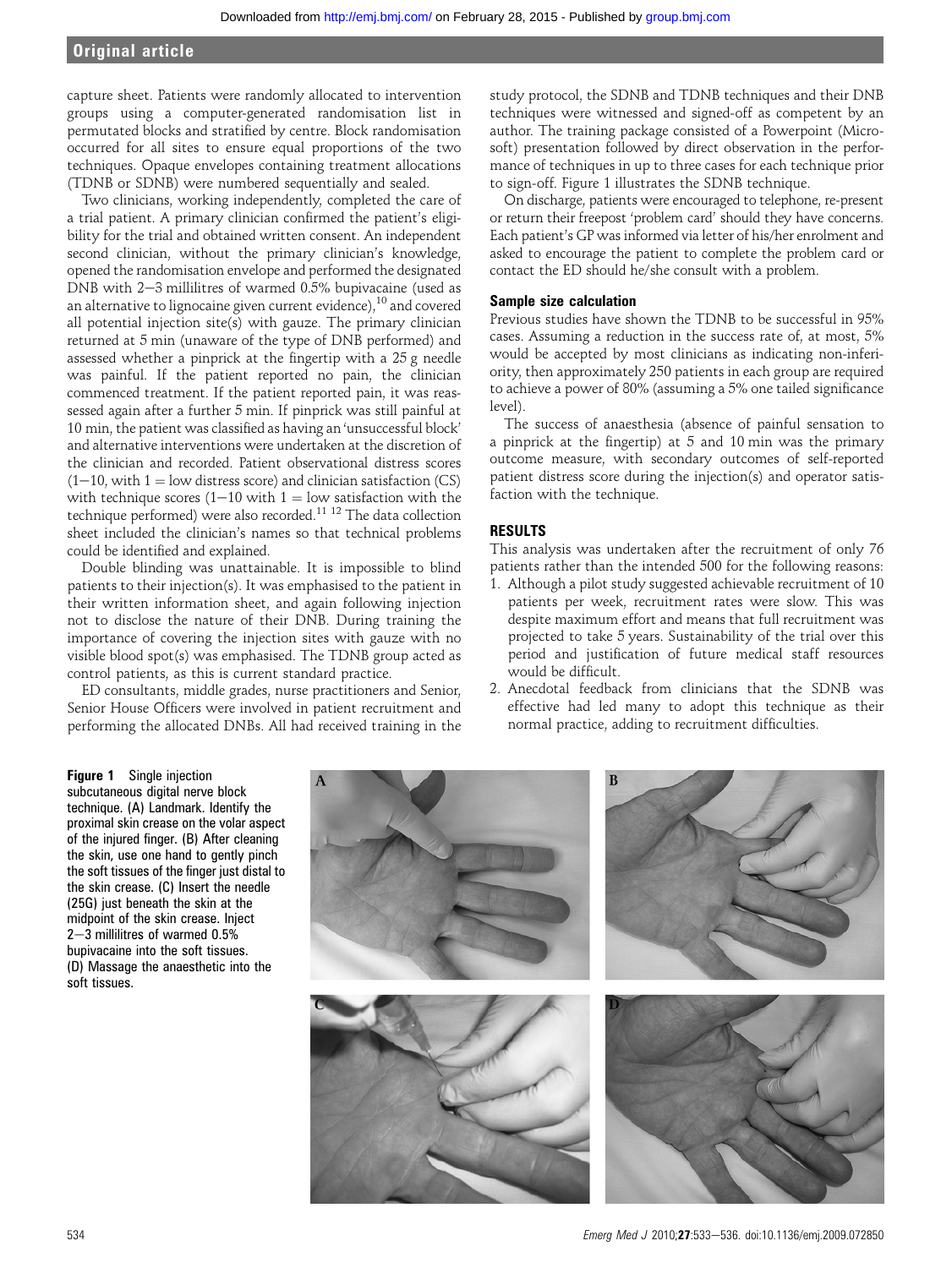

3. There is a risk of the trial not being completed or reported, despite all of the effort within the trial design and at recruitment. Not analysing, and not sharing results and experience of the trial would neglect some important results that could also contribute to future metanalyses. The results so far have the potential to change practice in a common area in our speciality.

The 76 patients recruited to date were randomised to receive the SDNB (single injection subcutaneous digital nerve block) or the TDNB (traditional, two injection, digital nerve block). Five data capture sheets were missing at the time of analysis (Figure 2). A larger proportion of the population were men, but this was similar for both arms of the study (26 SDNB, 20 TDNB). Groups were well matched for age (median (range); TDNB 36 (19-89), SDNB 44 (20-73) years). Mechanisms of injury are shown in table 1. Neither group reported adverse events on follow-up.

Thirty-seven patients received SDNB. At 5 min, more patients in the SDNB group 28/37 (76%; 95% CI 59 to 88) were adequately anaesthetised compared to 22/34 (65%; 46 to 80) of patients in the TDNB group although the difference  $(11\%,-10\%$ to 32) did not reach statistical significance ( $p=0.436$ ).

| <b>INJURY</b>         | <b>SDNB</b><br>$(N = 37)$ | TDNB<br>(N = 34) |
|-----------------------|---------------------------|------------------|
| Volar surface wound   | 9                         | 5                |
| Crush injury          | 9                         | 14               |
| Paronychia            | 1                         | 4                |
| Avulsed nail          | 2                         | 3                |
| Dorsal wound          | 2                         | n                |
| Fracture manipulation | n                         | 2                |
| Dog bite              | n                         | 1                |
| Partial amputation    | 6                         | 1                |
| Dislocation           | 4                         | n                |
| Foreign body          | 2                         | 2                |
| Other                 | 2                         | 2                |
|                       |                           |                  |

At 10 min, 33/37 (89%; 75 to 97) of patients in the SDNB group compared to 28/34 (82%; 65 to 93) of patients in the TDNB group were adequately anaesthetised. Again the difference in success rates  $(7\%; -9 \text{ to } +23)$  did not reach statistical significance  $(p=0.410)$ .

The mean (SD) of self-reported distress scores for the SDNB group, 3.95 (2.09) were lower than those reported for the TDNB group,  $4.47$  (2.34). However, the difference,  $0.52$  (-0.52 to +1.57), failed to reach statistical significance ( $p=0.332$ ). The mean (SD) of CS scores for the SDNB group, 8.1 (2.2) were higher than those reported for the TDNB group, 6.8 (2.5), the difference, 1.3 (0.2 to 2.4), reaching statistical significance ( $p=0.020$ ), (Figures 3 and 4).

## DISCUSSION

An equivalence of the two techniques has been demonstrated with a statistically significant difference in operator satisfaction scores. The authors recommend that emergency clinicians adopt the single subcutaneous digital nerve block (SDNB) over the traditional two injection method (TDNB). The SDNB is easy to teach and the patients only receive one injection. All the results consistently read in favour of SDNB and those that did not



Figure 3 Patient Distress Score.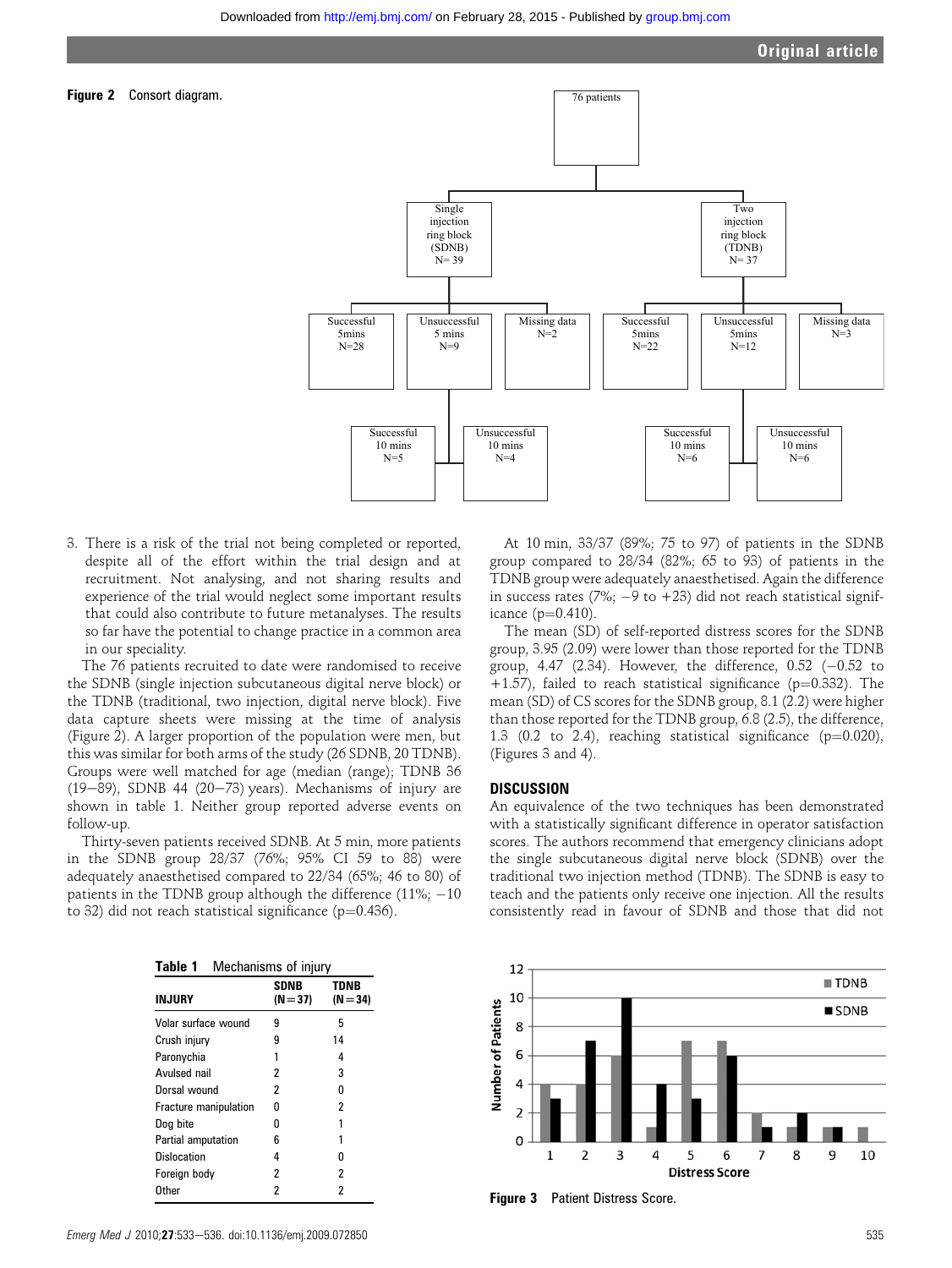## Original article



**Figure 4** Clinician Satisfaction Scores.

achieve statistical significance were undoubtedly because of the small sample size so far.

Normal practice had been to use lignocaine for DNB in some centres prior to the trial. RCTs have recommended bupivacaine for DNB;<sup>10</sup> 0.5% bupivacaine was easily available and stored in warmers. Nurse practitioners used patient group directives or bupivacaine was prescribed for use by a doctor.

Recruitment rates were significantly lower than anticipated. Possible explanations include: injuries specifically to the DIPJ and beyond were not so frequent, government target time pressures within the EDs may have prevented staff from enrolling patients, the inner cities contain several populations who had to be excluded due to language barriers (as they could not provide informed consent) and patients may have presented to other local walk-in centres not participating in the trial. The strict eligibility and training of clinicians who could participate in the trial will have lessened bias but potentially may have led to eligible patients not being recruited if those clinicians were unavailable. Half of the department staff was trained to recruit patients.

The rate of successful DNB observed in the present trial (86%) was lower than reported previously (95%). Clinical skills should not have influenced this, as only experienced and fully trained clinicians were eligible to perform the DNB.

Patients self-selected to participate in the study. Although well matched trial arms, it is possible that this group may not be comparable when extrapolating results to the general population. However, experience of local EDs who have adopted the SDNB as their preferred DNB technique suggests that this is unlikely to be the case.

A larger proportion of the present patient population were men. A large Norwegian study of 7459 occupational injuries found that fingers were the injured body part with the highest

difference in injury rates between men and women. This may be due to more risk-taking behaviour in men and also men are generally employed in the more risky jobs.<sup>13</sup> Although children were excluded from this study, the SDNB has the benefit of a single injection. Extrapolating the present results to the paediatric population would support the conclusion of a recent small paediatric case series that this is a useful technique in the younger age groups.<sup>9</sup>

## **CONCLUSIONS**

This study demonstrates that SDNB is as effective as TDNB. All outcome measures favoured SDNB, but only CS scores achieved statistical significance. Due to the small number of patients no comments can be made on safety, but no adverse events were reported. A decision has been made to report results now as recruitment has stalled, and the authors want to share the results, which could contribute to future metanalyses.

Acknowledgements Mr Bernard Higgins, Statistician, University of Portsmouth.

#### Competing interests None.

Patient consent Obtained.

**Ethics approval** This study was conducted with the approval of the Research Ethics Committee ref no: 07/Q1704/10 Southampton & South West Hampshire REC (B).

Provenance and peer review Not commissioned; externally peer reviewed.

#### **REFERENCES**

- David V, Skinner D, Swain A, et al. Analgesia and anaesthesia. Cambridge textbook of accident and emergency medicine. Cambridge: Cambridge University Press,  $1997.195 - 6$
- **Chiu D.** Transthecal digital nerve block: flexor tendon sheath used for anaesthetic infusion. J Hand Surg Am 1990;15A:471-3.
- 3. **Harbison S.** Transthecal digital block: flexor tendon sheath used for anaesthetic infusion (letter). J Hand Surg Am 1991;16A:957.
- 4. Whetzel TP, Mabourakh S, Barkhordar R. Modified transthecal digital block. J Hand Surg Am 1997;22A:361-3.
- Low CK, Vartany A, Engstrom JW, et al. Comparison of transthecal and subcutaneous single injection digital block techniques. J Hand Surg Am 1997;22A:901-5.
- 6. Hung VS, Bodavula VK, Dubin NH. Digital anaesthesia: comparison of the efficacy and pain associated with three digital nerve block techniques. J Hand Surg Br 2005;30:581-4.
- Low CK, Wong HP, Low YP. Comparison between single injection transthecal and subcutaneous digital blocks. J Hand Surg Am 1997;22B:582-4.
- Williams JG, Lalonde DH. Randomised comparison of the single injection volar subcutaneous block and two injection dorsal block for digital anaesthesia. Plast Reconstr Surg 2006;118:1195-200.
- 9. **Jaiganesh T,** Barling J, Parfitt A, et al. Single injection digital anaesthesia: an easy technique for paediatric finger injuries. Emerg Med J 2008;25:829-30.
- 10. http://www.bestbets.org. Bupivacaine is better than Lignocaine for digital ring blocks, 2003.
- 11. **Bijur PE,** Silver W, Gallagher J. Reliability of the visual analogue scale for measurement of acute pain. Acad Emerg Med 2001;8:1153-7.
- 12. Berthier F, Potel G, Leconte P, et al. Comparative study of methods of measuring acute pain intensity in an ED. Am  $J$  Emerg Med 1998;16:132-6.
- 13. **Bull N,** Riise T, Moen B. Occupational injuries reported to insurance companies in Norway from 1991 to 1996. J Occup Environ Med 1999;41:788-93.